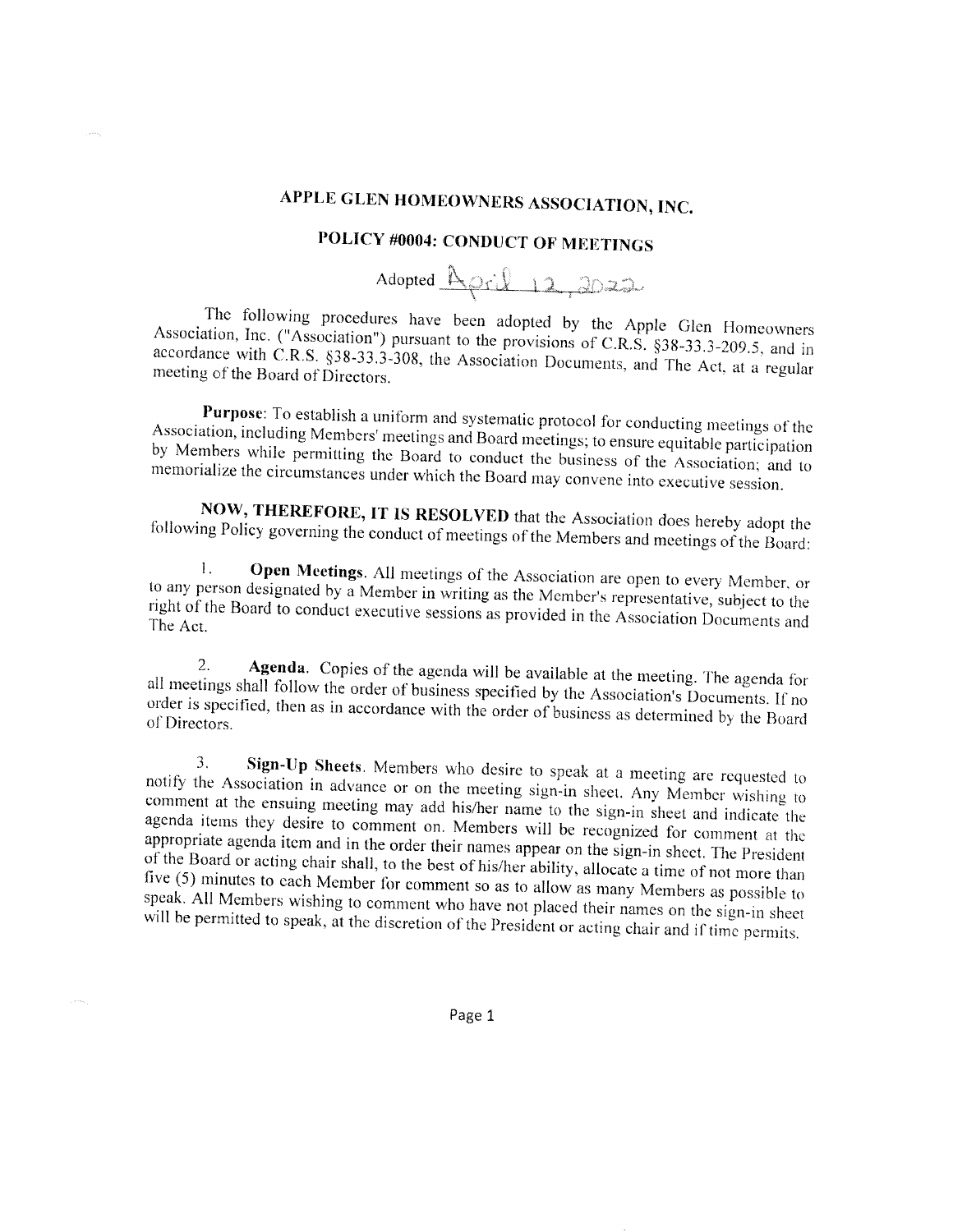Meeting Management. The Board may place reasonable time restrictions on  $4.$ persons speaking during the meeting. At an appropriate time determined by the Board, but before the Board votes on an issue under discussion, Members or their designated representatives shall be permitted to speak regarding that issue, in addition to any other opportunities to speak. If more than one person desires to address an issue and there are opposing views, the Board shall provide for a reasonable number of persons to speak on each side of the issue.

Additional Member Input. At the end of the meeting, at the Board's (a) discretion, Members who did not sign up to speak or were otherwise not recognized to speak may be given the opportunity to address items that were discussed at the meeting.

Extended Discussion. If it becomes evident that discussion of a particular  $(b)$ issue will exceed the time allocated on the agenda, the Board may continue the meeting to another date or schedule a special meeting or work session to further address the issue.

5. Recording of Meetings. Note taking at Association meetings is permitted. Recording by video or audio of any meeting is not permitted unless explicitly authorized by the Board.

Member Conduct. No Member is entitled to speak until recognized by the chair. 6. There shall be no interruption of anyone who has been recognized by the chair, except by the chair. Specific time limits set for speakers shall be strictly observed. Personal attacks, whether physical or verbal, and offensive language will not be tolerated. All comments are to be directed to the chair and not other individual participants. All comments are to be restricted to the agenda item being discussed. Members are expected to behave courteously.

Curtailment of Member Conduct. Should the President or acting chair  $7<sub>1</sub>$ determine that any Member has spoken for the allocated amount of time or longer, or determine that the Member is in violation of the provisions of this Policy, the President or acting chair shall have the authority to instruct that Member to yield the floor, terminate the discussion without prejudice and require that Member to comply with the President's or acting chair's instruction.

Disruptive or Unruly Behavior. If a Member unreasonably disrupts a meeting, 8. refuses to stop speaking when requested, or is otherwise in violation of the provisions of the Association Documents, the President or acting chair may call a recess and attempt to speak directly to the Member, or adjourn the meeting to another time. The President may at any time call law enforcement or security to bring the situation under control. Any Member(s) found in violation of this Policy # 0004, Section 8, can be fined for disruptive and/or unruly behavior according to the Schedule of Fines in effect.